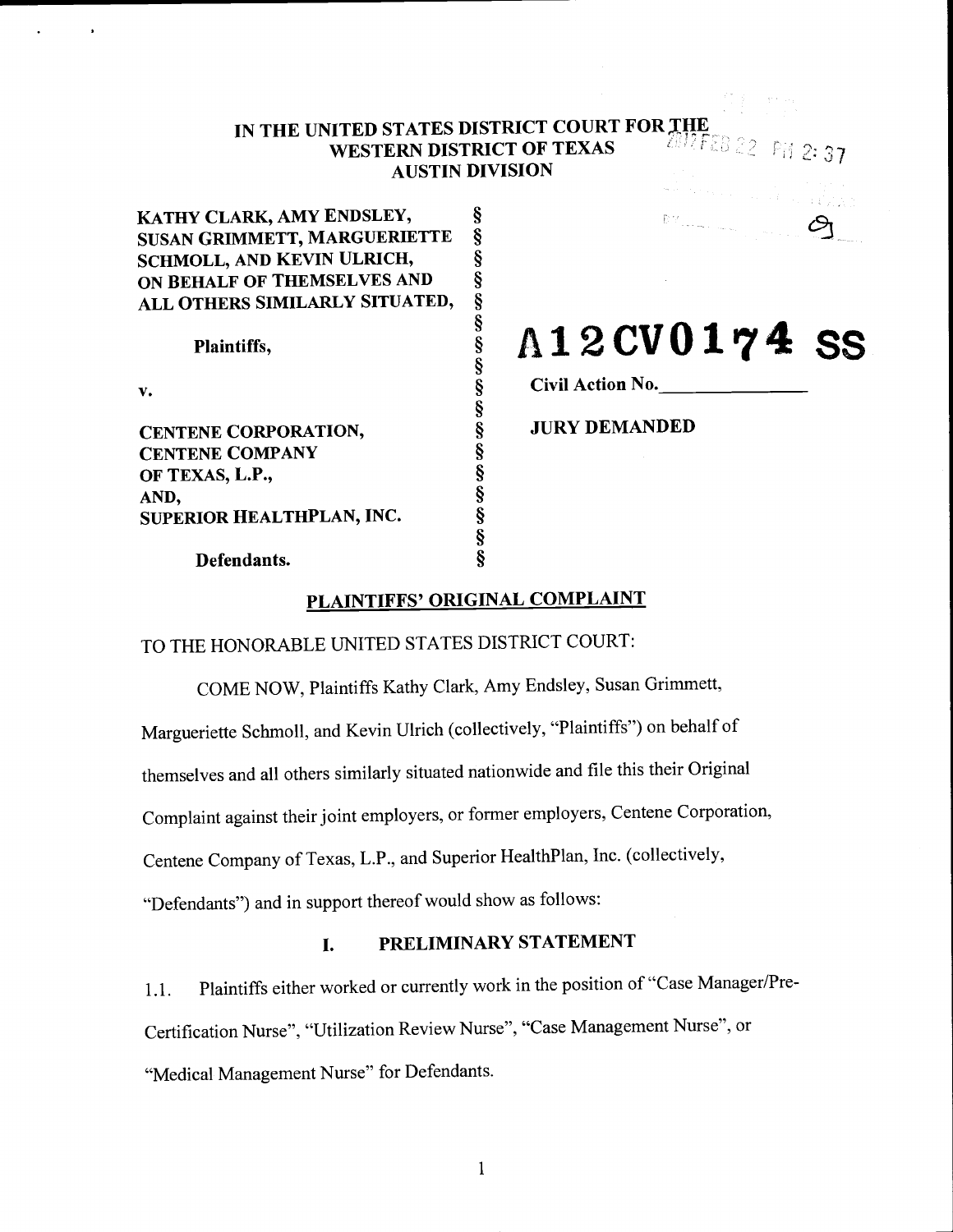1.2 Plaintiffs, on behalf of themselves and all others similarly situated employed by Defendants as a "Case Manager/Pre-Certification Nurse", "Utilization Review Nurse", "Case Management Nurse", "Medical Management Nurse", or other job title performing substantially similar job duties as Plaintiffs throughout the United States in the three years preceding the filing of this lawsuit, bring this collective action to recover overtime compensation, liquidated damages, attorney's fees, litigation costs, costs of court, prejudgment and post-judgment interest, and injunctive relief under the provisions of the Fair Labor Standards Act of 1938, as amended, 29 U.S.C. § 201 et seq. ("FLSA").

1.3 For at least three years prior to the filing of this Complaint, Defendants willfully committed widespread violations of the FLSA by failing to pay these employees for overtime hours worked in excess of forty hours per week at a rate of one and one-half times their regular rate of pay.

1.4 This collective action consists of current and former non-exempt "Case Manager/Pre-Certification Nurses", "Utilization Review Nurses", "Case Management Nurses", "Medical Management Nurses", or those with other job titles performing substantially similar job duties as Plaintiffs who worked for Defendants or their subsidiaries in the three years preceding the filing of this suit and who were not paid overtime compensation at time and one-half for hours they worked over forty in a work week in violation of the FLSA, and whose job duties included working in a call center environment, spending the majority of the workday on the telephone with medical providers, hospitals, or members, collecting and inputting data into a computer, following guidelines in performing "pre-certifications" and/or "concurrent reviews" of medical procedures, or coordinating with providers.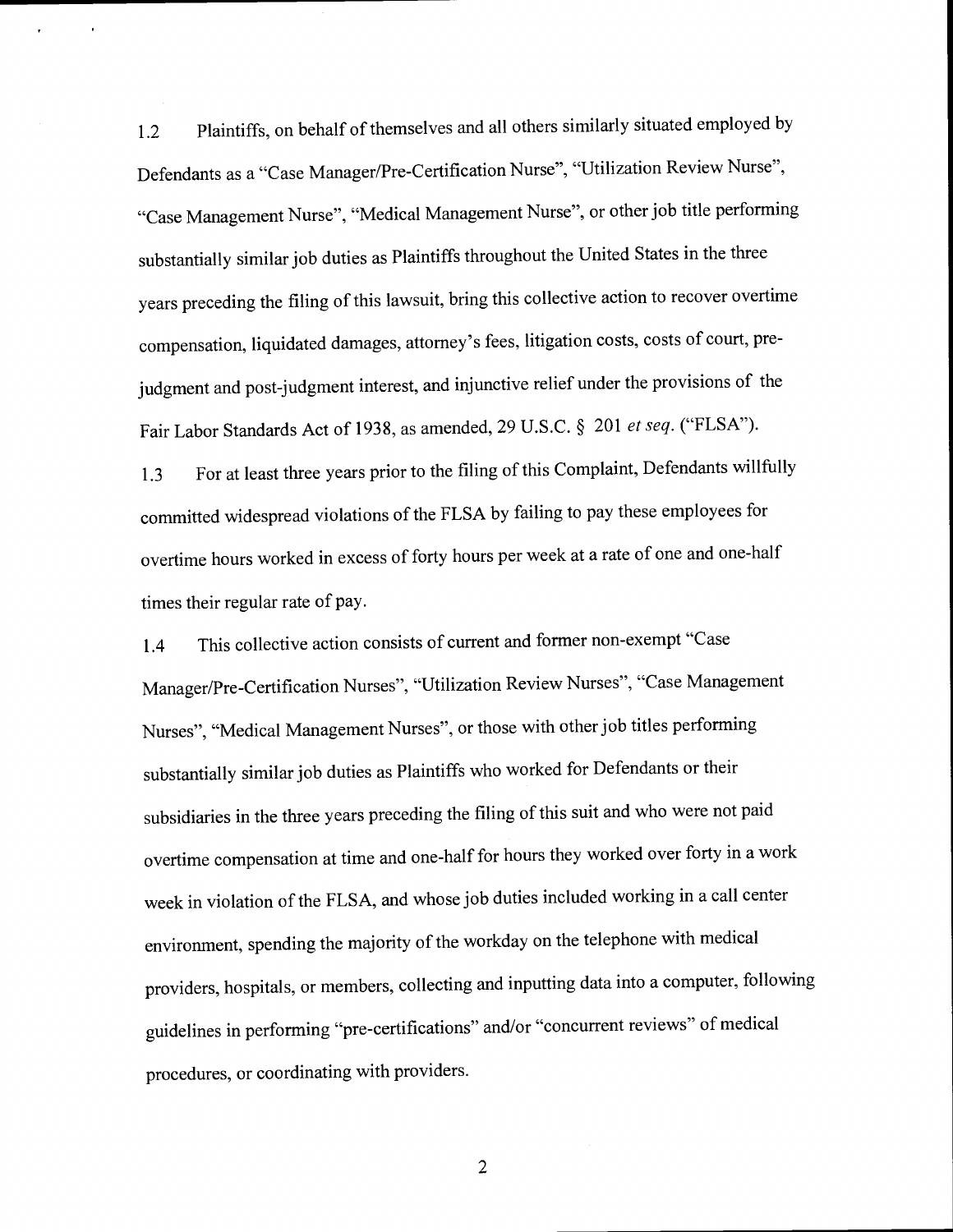1.5 Plaintiffs and all others similarly situated demand a jury trial.

## II. JURISDICTION AND VENUE

2.1 The Court has subject matter jurisdiction under 28 U.S.C. § 1331 because this civil action arises under the Constitution, laws, or treaties of the United States; specifically, the Fair Labor Standards Act of 1938, as amended, 29 U.S.C. § 201 et seq. ("FLSA"). Jurisdiction is further conferred on this Court by 29 U.S.C. § 2 16(b) and by the provisions of 28 U.S.C. § 1337 relating to "any civil action or proceeding arising under any Act of Congress regulating commerce...."

2.2. The Court has personal jurisdiction over Defendants because Defendants conduct business in Texas and have entered into relationships with Plaintiffs in Texas, and committed actions in Texas that give rise to this cause of action. Damages sought are within the jurisdictional limits of this Court.

2.3 Venue is proper in the Western District of Texas pursuant to 28 U.S.C. § 1391(b), because a substantial part of the events or omissions giving rise to the claims herein occurred in said District. Additionally, Defendants are residents of and are doing business in said District.

## III. PARTIES

## A. Plaintiffs

3.1 Plaintiff Kathy Clark is an individual residing in Williamson County, Texas. Kathy Clark's Notice of Consent is attached hereto as Exhibit 1.

3.2 Plaintiff Amy Endsley is an individual residing in Travis County, Texas. Amy Endsley's Notice of Consent is attached hereto as Exhibit 2.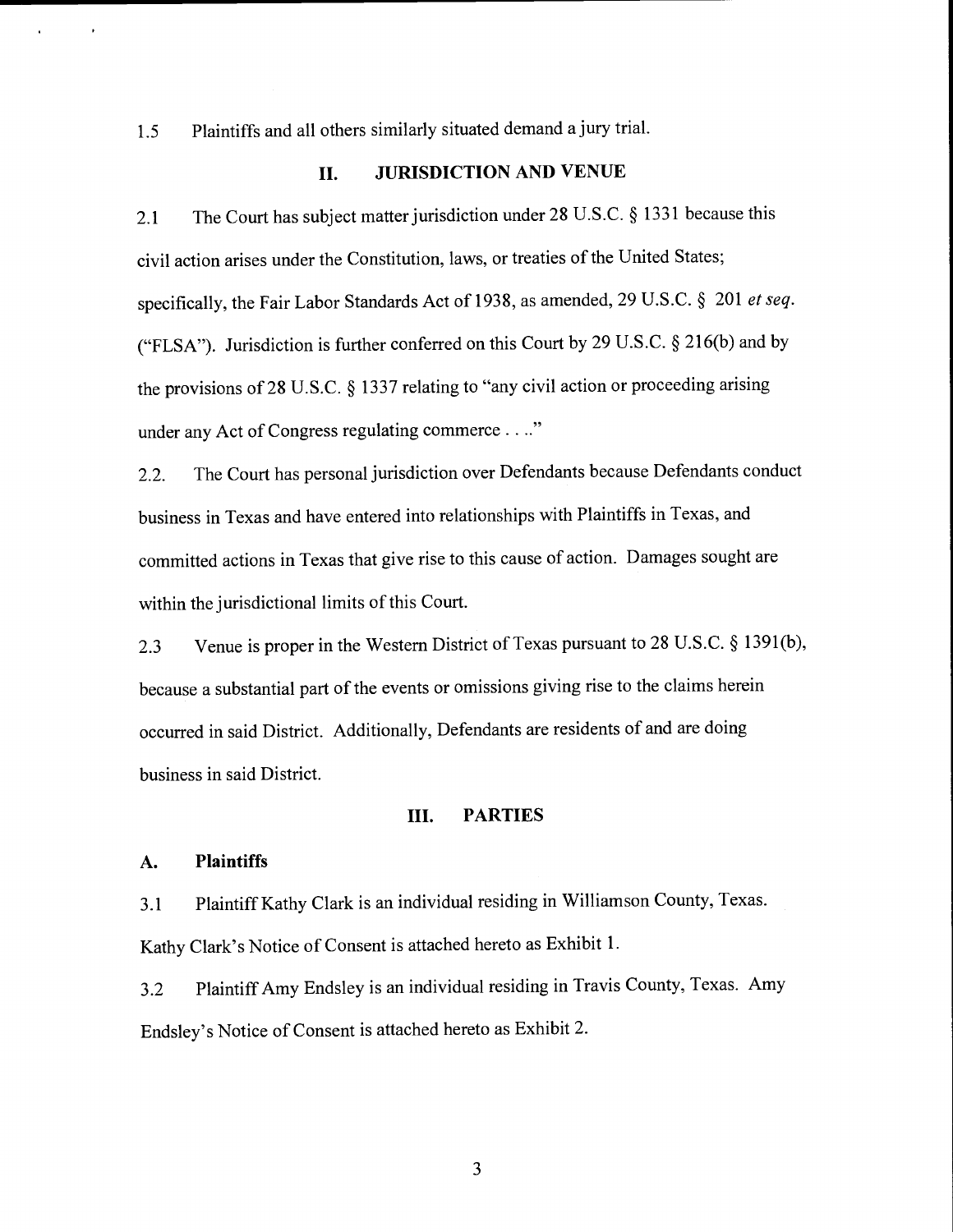3.3 Plaintiff Susan Grimmett is an individual residing in Travis County, Texas. Susan Grimmett's Notice of Consent is attached hereto as Exhibit 3.

3.4 Plaintiff Margueriette Schmoll is an individual residing in Bastrop County, Texas. Margueriette Schmoll's Notice of Consent is attached hereto as Exhibit 4.

3.5 Plaintiff Kevin Ulrich is an individual residing in Travis County, Texas. Kevin Ulrich's Notice of Consent is attached hereto as Exhibit 5.

## B. Defendants

3.6 Defendant Centene Corporation is a foreign corporation that has no agent for service of process in the State of Texas. Therefore, this Defendant may be served pursuant to Texas' Long-Arm Jurisdiction statutes, Texas Civil Practice and Remedies Code § 17.041 et seq., by serving the Secretary of State as agent for service of process for this Defendant. The Secretary of State shall then immediately mail a copy of the process to Defendant at its home address; to wit:

Centene Corporation Centene Plaza 7700 Forsyth Blvd. St. Louis, MO 63105

3.7 Defendant Centene Company of Texas, L.P., is a Texas Limited Partnership that may be served with process through its registered agent for service of process, C <sup>T</sup> Corporation System, 350 N. St. Paul St., Ste. 2900, Dallas, TX 7520 1-4234.

3.8 Defendant Superior HealthPlan, Inc., is a Texas Corporation that may be served with process through its registered agent for service of process, C T Corporation System, 350 N. St. Paul St., Ste. 2900, Dallas, TX 75201-4234.

3.9 At all relevant times, upon information and belief, Defendants have had gross operating revenues in excess of \$500,000.00.

 $\overline{4}$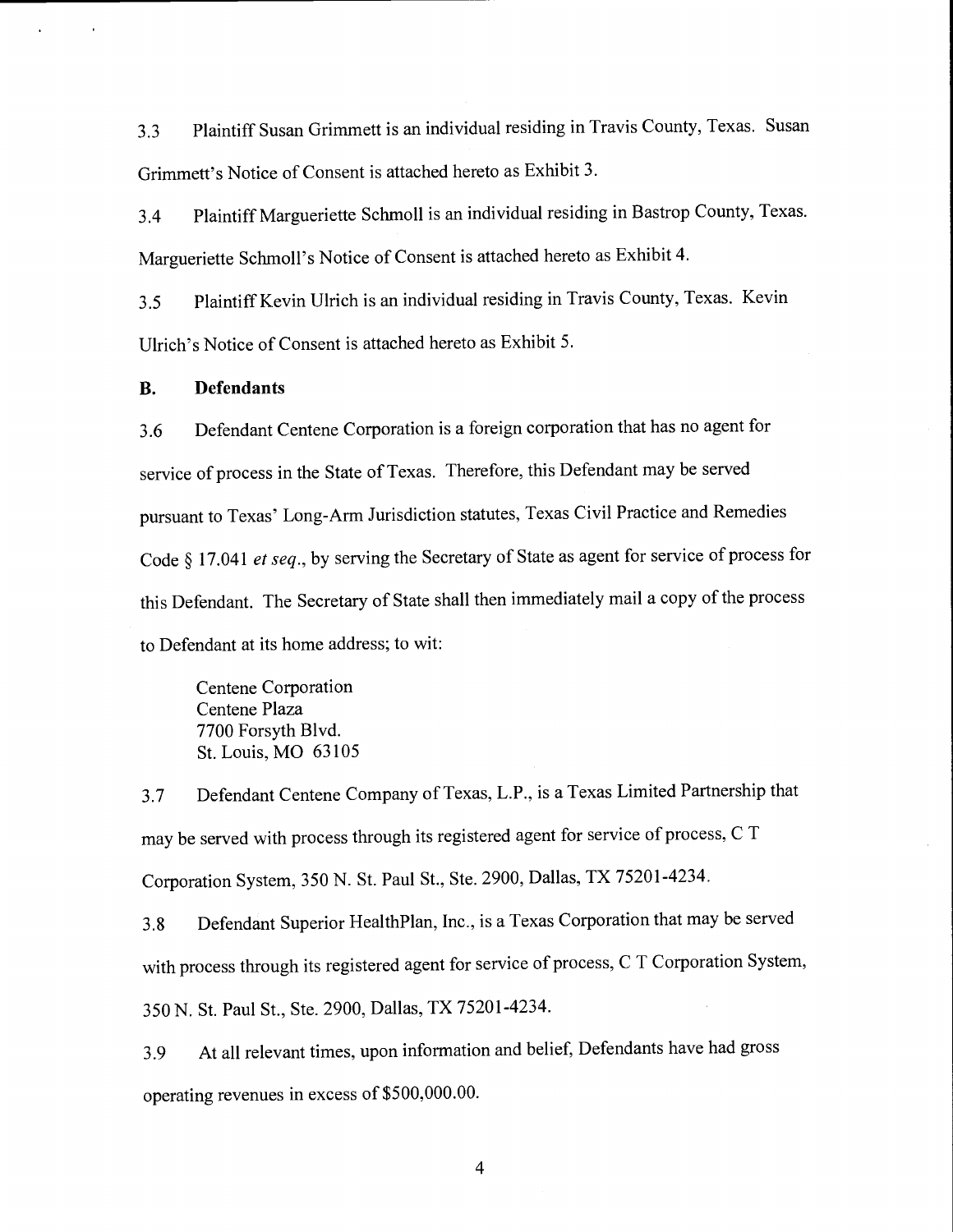3.10 At all relevant times, Defendants have each been, and continue to be, an "employer" engaged in interstate commerce and/or the production of goods for commerce, within the meaning of the FLSA, 29 U.S.C. § 203.

3.11 At all relevant times, Defendants have employed, and continue to employ, employees, including Plaintiffs and each of the nationwide FLSA Collective Class plaintiffs within the meaning of the FLSA, 29 U.S.C. § 203. Defendants are jointly and severally liable for damages herein.

3.12 At all relevant times, Defendants have been an "enterprise" engaged in commerce as defined in 29 U.S.C. § 203.

3.13 At all relevant times, Defendants have been subject to the requirements of the Fair Labor Standards Act ("FLSA"), 29 U.S.C. § 201 et seq.

# IV. FACTUAL ALLEGATIONS

4.1 Defendant Centene Corporation operates in the healthcare services field.

4.2 Through its own operations, and through subsidiaries such as Defendants Centene Company of Texas, L.P., and Superior HealthPlan, Inc., Centene Corporation administers healthcare plans in fourteen states throughout the United States.

4.3 These states include Arizona, Arkansas, Florida, Georgia, Illinois, Indiana, Kentucky, Massachusetts, Mississippi, Ohio, South Carolina, Texas, Washington, and Wisconsin.

4.4 Centene Corporation maintains control, oversight, and direction over the operation of its subsidiaries and associated call centers and offices, including employment practices.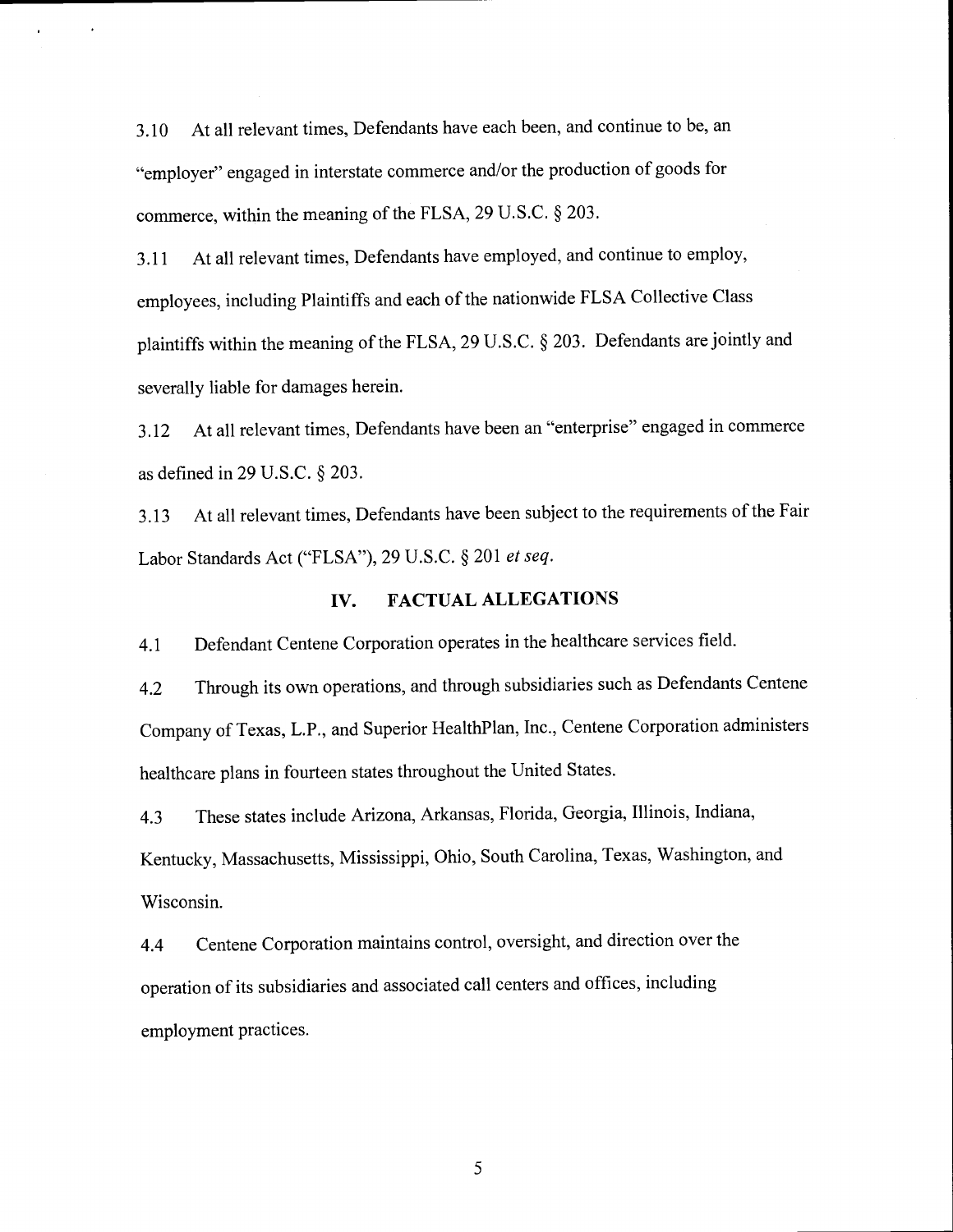4.5 Centene Corporation maintains and exercises the power to hire, fire, and discipline Plaintiffs and those similarly situated.

4.6 Plaintiffs and those similarly situated must comply with Centene Corporation's policies and procedures in performing their work.

4.7 As a part of their operations, Defendants employ individuals whose job title is that of a "Case Manager/Pre-Certification Nurse", "Utilization Review Nurse", "Case Management Nurse", or "Medical Management Nurse".

4.8 Though their job titles may vary, the primary function of these employees is to gather information and, based upon predetermined guidelines and criteria, either certify members for medical benefits under their healthcare plans, or pass the information along to others for that determination.

4.9 In doing so, these employees typically work in a call center environment, spend the majority of their workday on the telephone with medical providers, hospitals, or members, collecting and inputting data into a computer, following guidelines in performing "pre-certifications" and/or "concurrent reviews" of medical procedures, or coordinating with providers.

4.10 Plaintiffs and similarly situated employees currently perform, or have performed, the job duties described in paragraphs 4.8 and 4.9 within the past three years for Defendants.

4.11 These employees are non-exempt workers under the FLSA.

4.12 These employees normally work in excess of forty hours per week.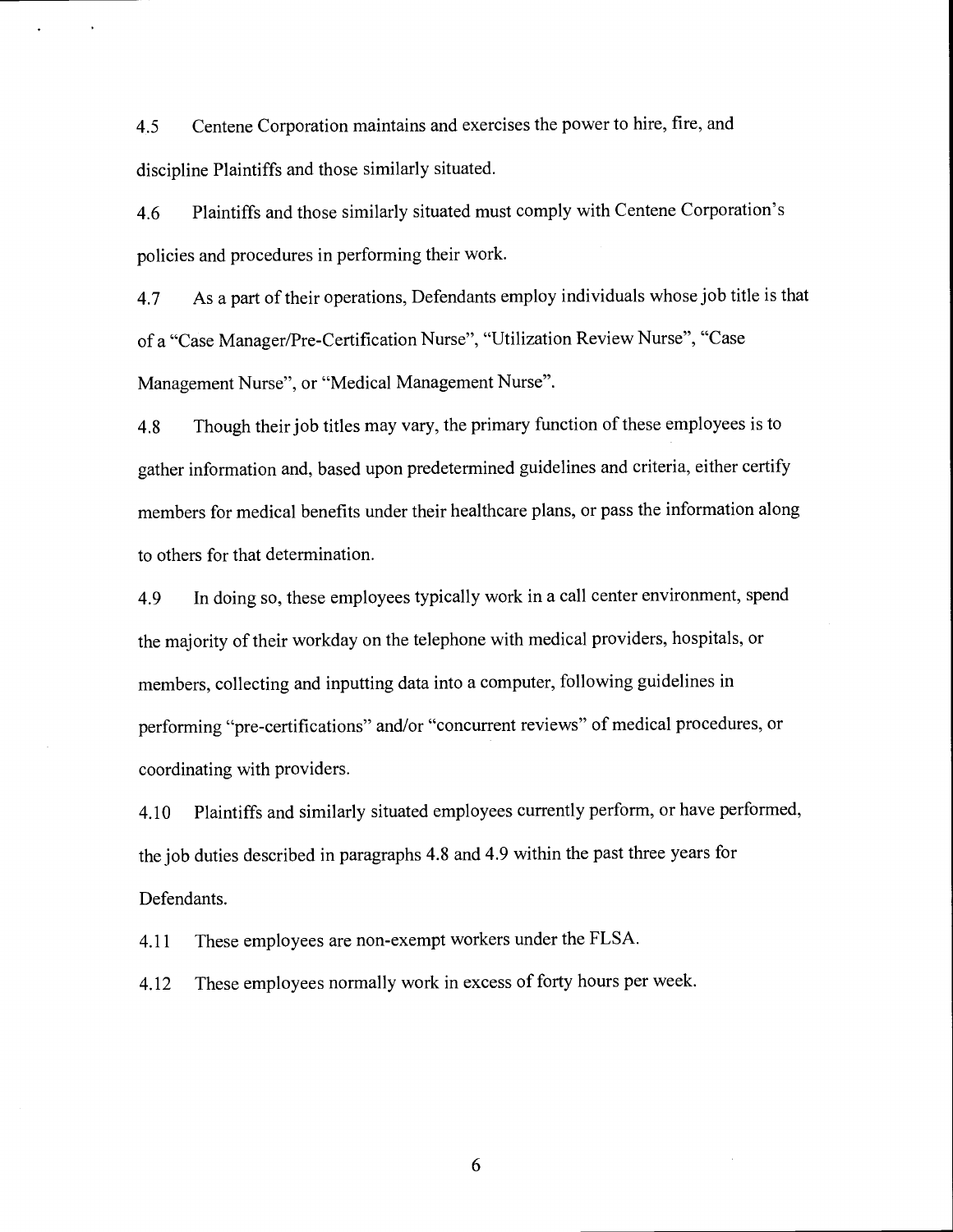4.13 Although these employees worked more than forty hours per week, they were not compensated for overtime hours at one and one-half times their appropriate regular rate. In fact, they were not paid any overtime compensation at all.

4.14 As non-exempt employees, these employees were entitled to be paid time-and-ahalf for all hours worked in excess of forty in a workweek. Accordingly, Defendants' practice of failing to pay overtime compensation is a clear violation of the FLSA.

4.15 No exemption excuses the Defendants from paying overtime rates for hours worked over forty.

4.16 Defendants have failed to make a good faith effort to comply with the FLSA. Instead, Defendants knowingly, willfully, or with reckless disregard carried our their illegal pattern or practice regarding overtime compensation. Plaintiffs and those similarly situated are entitled to liquidated damages for such conduct.

4.17 For purposes of this action, the "relevant period" is defined as such period commencing on the date that is three years prior to the filing of this action, and continuing thereafter.

4.18 Defendants failed to comply with the FLSA in that Plaintiffs and those similarly situated performed work for Defendants for which no provisions were made by Defendants to pay Plaintiffs and those similarly situated overtime compensation for those hours worked in excess of forty hours within a work week.

4.19 Plaintiffs have retained the undersigned counsel to represent them and those similarly situated in this action. Pursuant to the FLSA, Plaintiffs and those similarly situated are entitled to recover all reasonable attorney's fees and costs incurred in this action.

 $\overline{7}$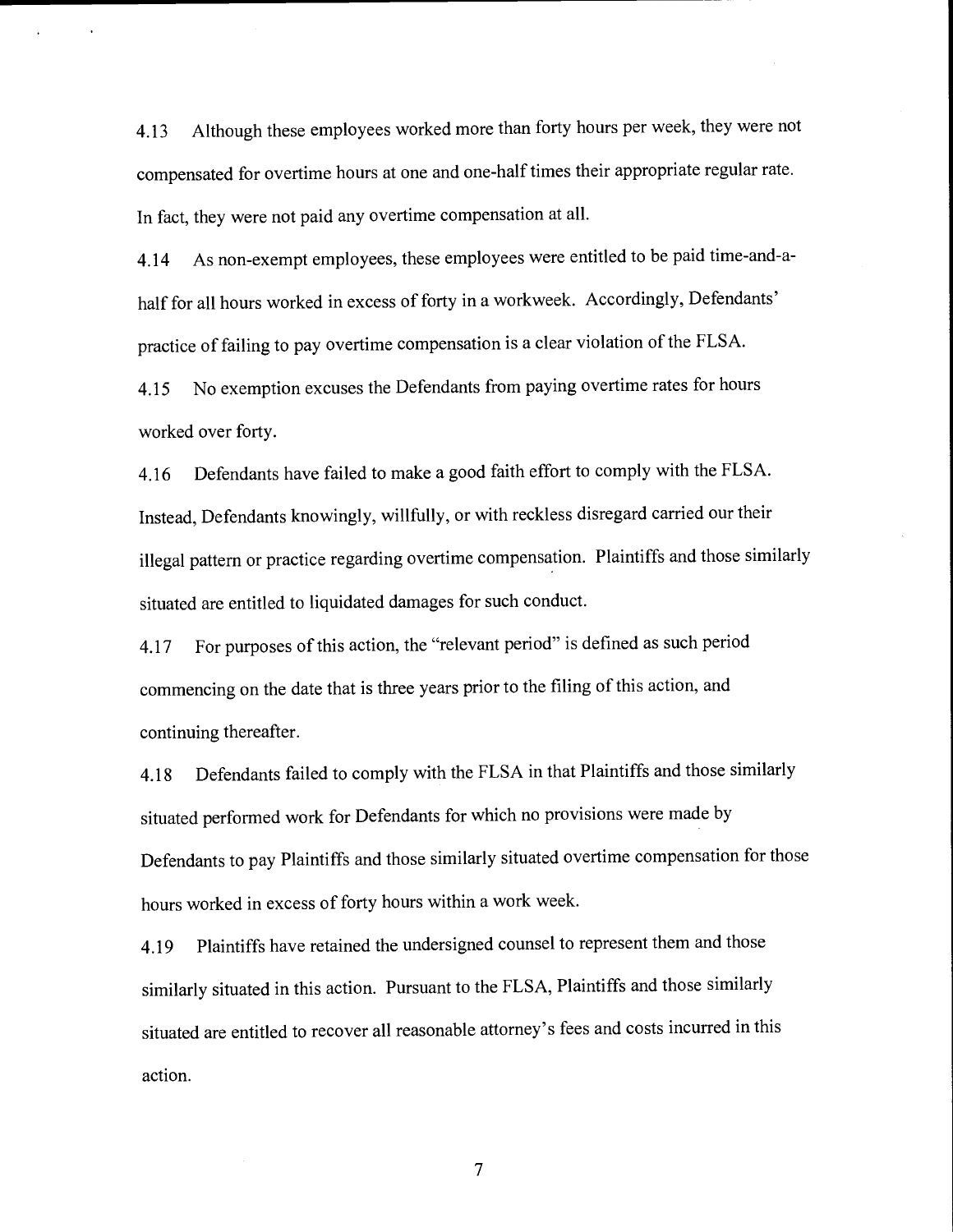# V. COLLECTIVE ACTION ALLEGATIONS

5.1 Other employees have been victimized by this pattern, practice, and policy of Defendants that is in violation of the FLSA. Plaintiffs are aware that the illegal practices and policies of Defendants have been imposed on other workers.

5.2 Plaintiffs bring the first claim for relief on behalf of all persons who worked for Defendants as a "Case Manager/Pre-Certification Nurse", "Utilization Review Nurse", "Case Management Nurse", or "Medical Management Nurse", or other job titles performing substantially similar job duties as the Plaintiffs, at any time three years prior to the filing of this lawsuit, to the entry of judgment in this lawsuit (Collective Class).

5.3 Upon information and belief, Defendants paid Plaintiffs and the Collective Class on a salary basis and suffered and permitted them to work more than forty hours per week. Defendants did not pay them proper overtime compensation for all hours worked beyond forty per week.

5.4 Though their job titles may vary, members of the Collective Class work in a call center environment, spend the majority of their workday on the telephone with medical providers, hospitals, or members, collecting and inputting data into a computer, following guidelines in performing "pre-certifications" and/or "concurrent reviews" of medical procedures, or coordinating with providers. The primary function of these employees is to gather information and, based upon predetermined guidelines and criteria, either certify members for medical benefits under their healthcare plans, or pass the information along to others for that determination.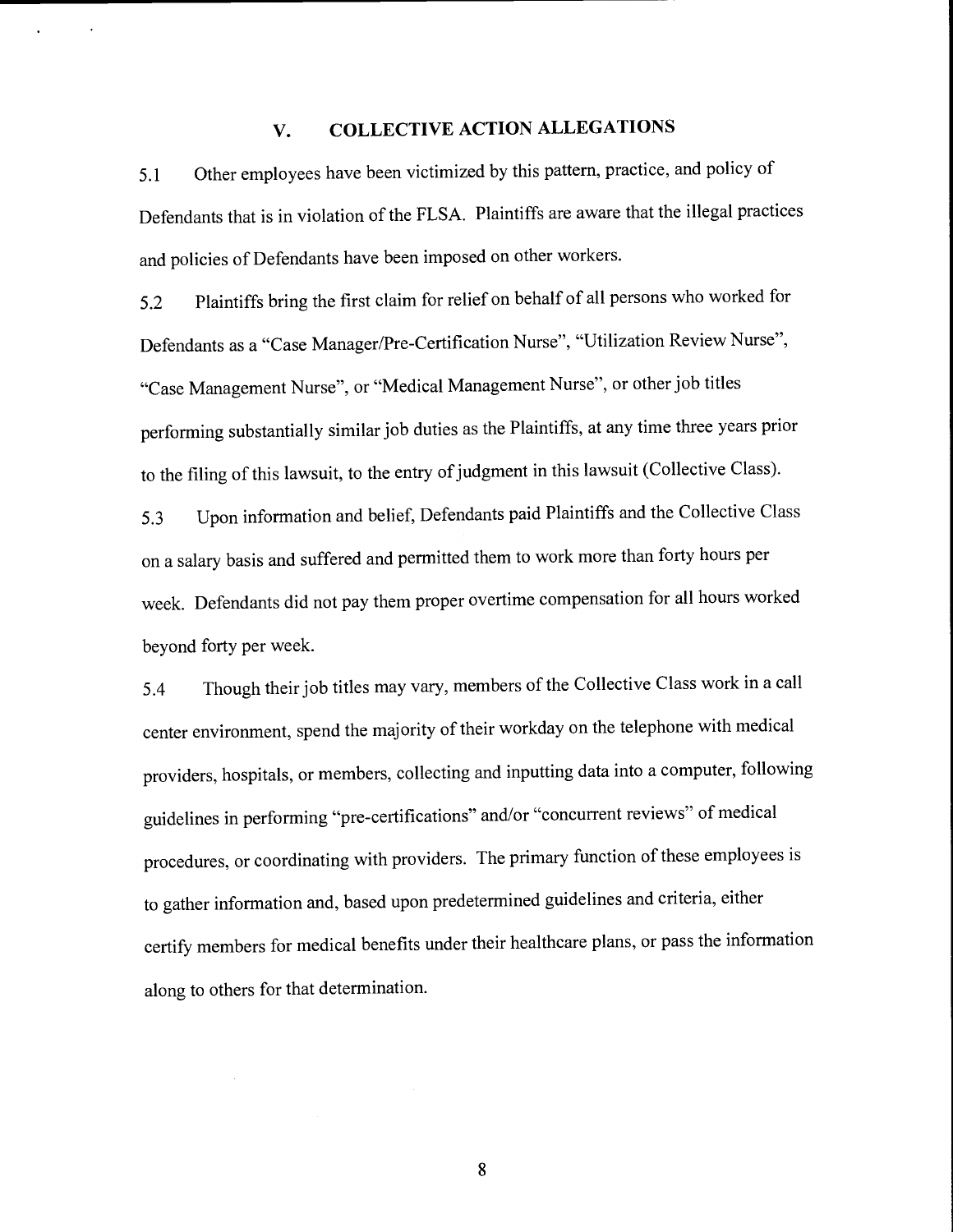5.5 Plaintiffs and those similarly situated shared common job duties. Therefore, Plaintiffs' experiences are typical of the experiences of other similarly situated employees.

5.6 Specific job titles do not prevent collective treatment.

5.7 Defendants' operations with respect to Plaintiffs and the Collective Class and wages paid to Plaintiffs and the Collective Class are substantially similar, if not identical. 5.8 Defendants' pattern of failing to pay overtime compensation as required by the FLSA results from Defendants' general application of policies and practices, and does not depend on the personal circumstances of the Plaintiffs and the Collective Class.

5.9 Although the issue of damages may be individual in character, there is no detraction from the common nucleus of liability facts.

5.10 Plaintiffs file this case as an "opt-in" collective action as specifically allowed by 29 U.S.C. § 2 16(b). Plaintiffs bring these claims for relief for violations of the FLSA as <sup>a</sup> collective action pursuant to 29 U.S.C. § 2 16(b). Plaintiffs bring these claims on their behalf and on behalf of those similarly situated nationwide who have not been fully compensated for all work performed, time spent, and activities conducted for the benefit of Defendants.

5.11 Plaintiffs request that Defendants identify all prospective members of the Collective Class in order that proper notice of their right to consent to participation in this collective action may be distributed, including their names, dates of employment, job titles, last known addresses, and telephone numbers.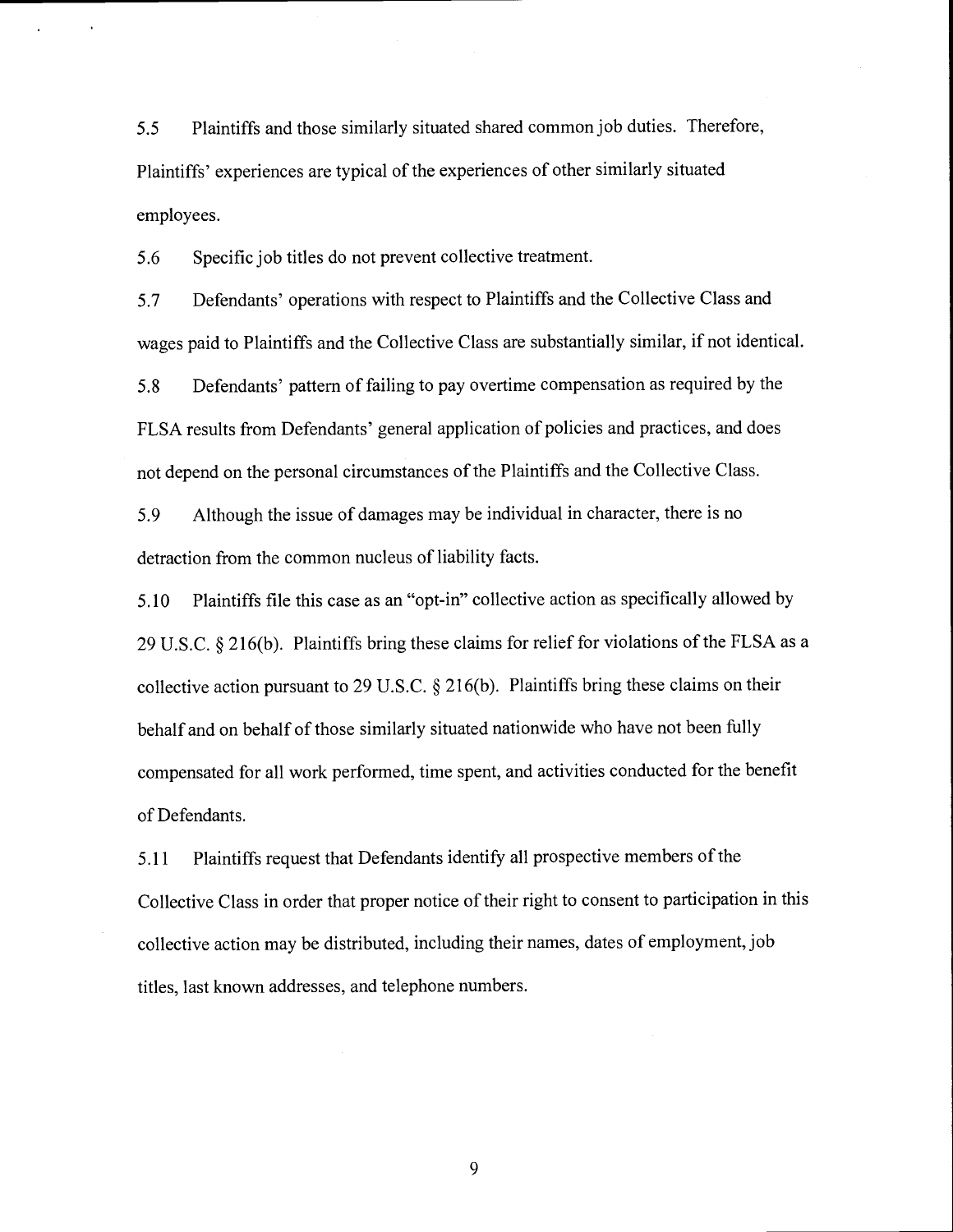5.12 Plaintiffs seek to represent those members of the above-described group who, after appropriate notice of their ability to opt into this action, have provided consent in writing to be represented by Plaintiffs' counsel as required by 29 U.S.C. § 216(b).

5.13 Those individuals who choose to opt in will be listed on subsequent pleadings and copies of the written consents will be incorporated by reference.

5.14 Plaintiffs will fairly and adequately represent and protect the interests of those similarly situated who opt into this action.

## VI. CAUSES OF ACTION: VIOLATIONS OF FLSA

6.1 Each and every allegation contained in the foregoing paragraphs is re-alleged as if fully set forth herein.

6.2 Plaintiffs and all others similarly situated are non-exempt employees.

6.3 Plaintiffs and all others similarly situated are entitled to overtime pay for all hours in excess of forty worked during each seven-day workweek.

6.4 Defendants have violated 29 U.S.C. § 201 et seq. by failing to pay Plaintiffs and all other similarly situated employees overtime compensation at a rate of one and onehalf times the appropriate regular rate.

6.5 During Plaintiffs' employment, they each routinely worked well in excess of forty hours per week. Even though Plaintiffs and all others similarly situated worked well in excess forty hours per week, Defendants have failed to pay Plaintiffs and all others similarly situated for those hours worked in excess of forty per week.

6.6 In further violation of the FLSA, Defendants have failed to maintain accurate employee pay records, including the number hours worked per workweek by Plaintiffs and other similarly situated employees.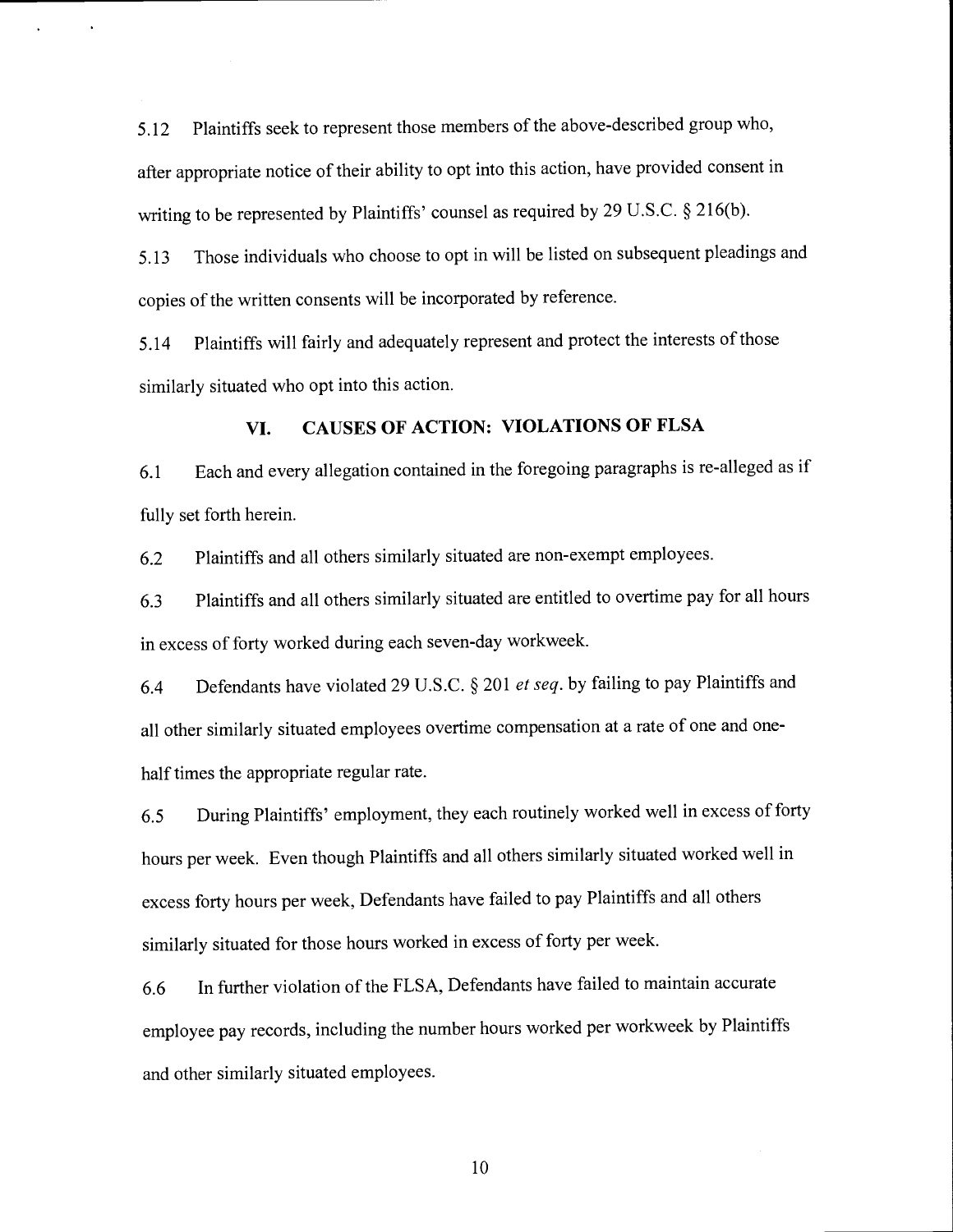6.7 Plaintiffs and all others similarly situated seek all unpaid overtime compensation and an additional equal amount as liquated damages, as well as reasonable attorney's fees, costs, and litigation expenses, including expert witness fees, as provided by 29 U.S.C. § 216(b), along with pre- and post-judgment interest at the highest rate allowed by law.

#### PRAYER

WHEREFORE, PREMISES CONSIDERED, Plaintiffs Kathy Clark, Amy Endsley, Susan Grimmett, Margueriette Schmoll, and Kevin Ulrich, and all those similarly situated to them who have or will opt into this action, respectfully pray that this Honorable Court follow the certification procedures previously established pursuant to § 216 of the Fair Labor Standards Act and conditionally certify a collective action as described herein pending the identification of and receipt of consent from prospective members of the collective action, and that subsequent thereto Plaintiffs and all others similarly situated recover the following:

- a. unpaid overtime wages for all hours worked in excess of forty hours in a workweek at the rate of one and one-half times their regular rates;
- b. liquidated damages in an amount equal to their unpaid overtime compensation as allowed by the FLSA;
- c. reasonable attorney's fees, costs and expenses of this action, including expert witness costs, as provided by the FLSA;
- d. pre-judgment and post-judgment interest at the highest rates allowed by law; and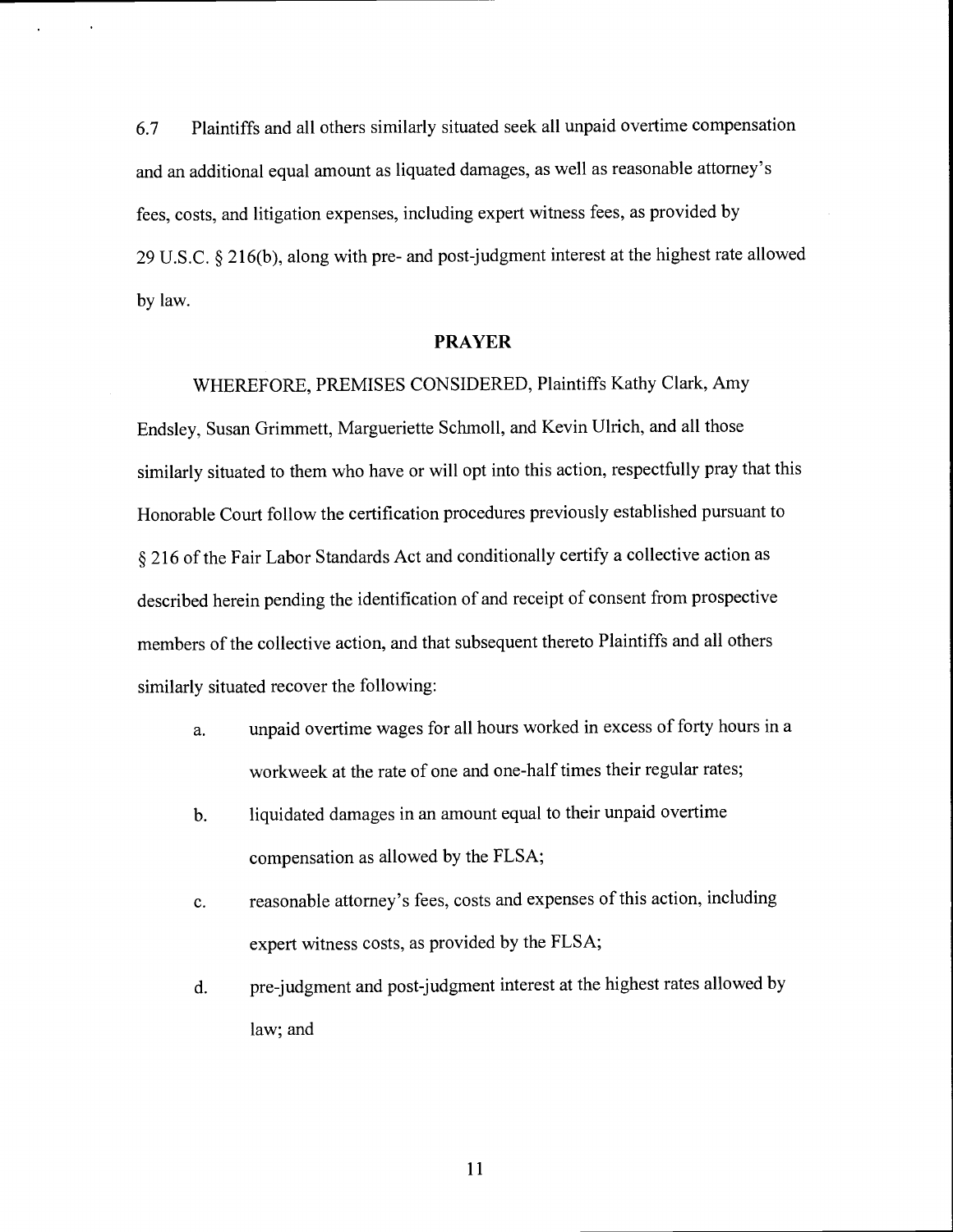e. such other and further relief, at law or in equity, as this Honorable Court

deems necessary.

Respectfully submitted,

DUNHAM & JONES, P.C. 1800 Guadalupe Street Austin, TX 78701 Tel.: (512) 777-7777 Fax: (512) 340-4051

By: David G. Langenfeld

Attorney-in-Charge S.B.N. 11911325

# ATTORNEYS FOR PLAINTIFFS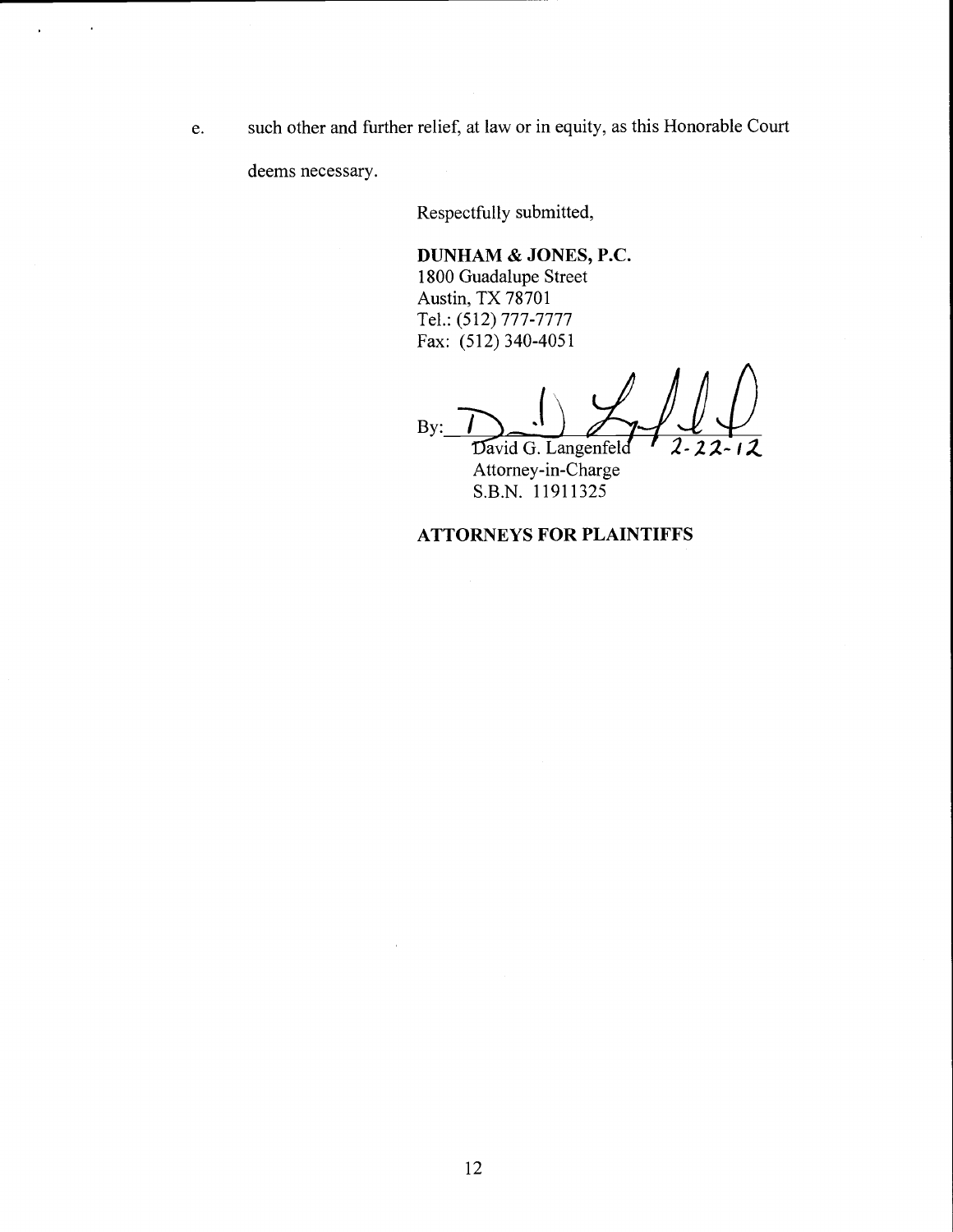# IN THE UNITED STATES DISTRICT COURT FOR THE WESTERN DISTRICT OF TEXAS AUSTIN DIVISION

| KATHY CLARK, AMY ENDSLEY,           | ş |                      |
|-------------------------------------|---|----------------------|
| <b>SUSAN GRIMMETT, MARGUERIETTE</b> |   |                      |
| SCHMOLL, AND KEVIN ULRICH,          |   |                      |
| ON BEHALF OF THEMSELVES AND         |   |                      |
| ALL OTHERS SIMILARLY SITUATED,      | ş |                      |
|                                     |   |                      |
| Plaintiffs,                         |   |                      |
|                                     |   |                      |
| v.                                  |   | Civil Action No.     |
|                                     |   |                      |
| CENTENE CORPORATION,                |   | <b>JURY DEMANDED</b> |
| <b>CENTENE COMPANY</b>              |   |                      |
| OF TEXAS, L.P.,                     |   |                      |
| AND,                                |   |                      |
| SUPERIOR HEALTHPLAN, INC.           |   |                      |
|                                     | § |                      |
| Defendants.                         |   |                      |
|                                     |   |                      |

## NOTICE OF CONSENT

I, the undersigned, a current or former employee of the above-named employer(s) hereby consent to participate as a party plaintiff in a collective action lawsuit under the Fair Labor Standards Act ("FLSA") seeking any and all overtime pay and all other damages and amounts that I may be owed under the FLSA. By joining this collective action, <sup>I</sup> agree to be a class representative. I choose to be represented by DUNHAM & JONES, P.C., and any other attorneys with whom they may associate in this lawsuit. 1 agree to be bound by the outcome of this proceeding. I have consented to act as a party plaintiff in this collective action.

 $\bigwedge_{\text{Full Name}}$  (Print)

Date <sup>1</sup>

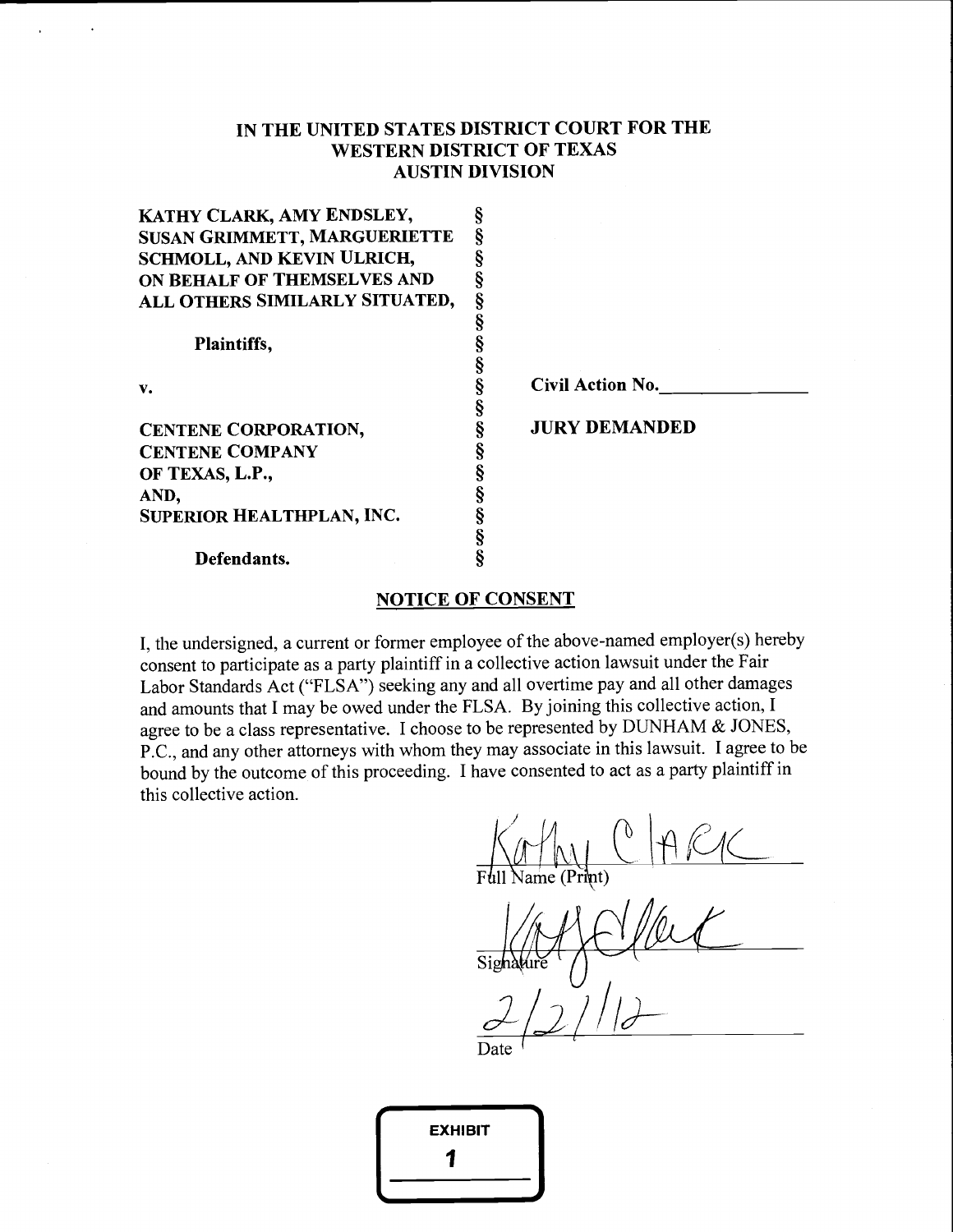# IN THE UNITED STATES DISTRICT COURT FOR THE WESTERN DISTRICT OF TEXAS AUSTIN DIVISION

| KATHY CLARK, AMY ENDSLEY,           | ş |                         |  |
|-------------------------------------|---|-------------------------|--|
| <b>SUSAN GRIMMETT, MARGUERIETTE</b> |   |                         |  |
| <b>SCHMOLL, AND KEVIN ULRICH,</b>   |   |                         |  |
| ON BEHALF OF THEMSELVES AND         | ş |                         |  |
| ALL OTHERS SIMILARLY SITUATED,      | ş |                         |  |
|                                     | § |                         |  |
| <b>Plaintiffs,</b>                  |   |                         |  |
|                                     |   |                         |  |
| v.                                  | ş | <b>Civil Action No.</b> |  |
|                                     |   |                         |  |
| <b>CENTENE CORPORATION,</b>         |   | <b>JURY DEMANDED</b>    |  |
| <b>CENTENE COMPANY</b>              |   |                         |  |
| OF TEXAS, L.P.,                     |   |                         |  |
| AND,                                |   |                         |  |
| <b>SUPERIOR HEALTHPLAN, INC.</b>    |   |                         |  |
|                                     | Ş |                         |  |
| Defendants.                         | Ş |                         |  |
|                                     |   |                         |  |

## NOTICE OF CONSENT

I, the undersigned, a current or former employee of the above-named employer(s) hereby consent to participate as a party plaintiff in a collective action lawsuit under the Fair Labor Standards Act ("FLSA") seeking any and all overtime pay and all other damages and amounts that I may be owed under the FLSA. By joining this collective action, I agree to be a class representative. I choose to be represented by DUNHAM & JONES, P.C., and any other attorneys with whom they may associate in this lawsuit. I agree to be bound by the outcome of this proceeding. I have consented to act as a party plaintiff in this collective action.

Amy Endsley<br>FullMame (Print)<br>Any Endslug

Date

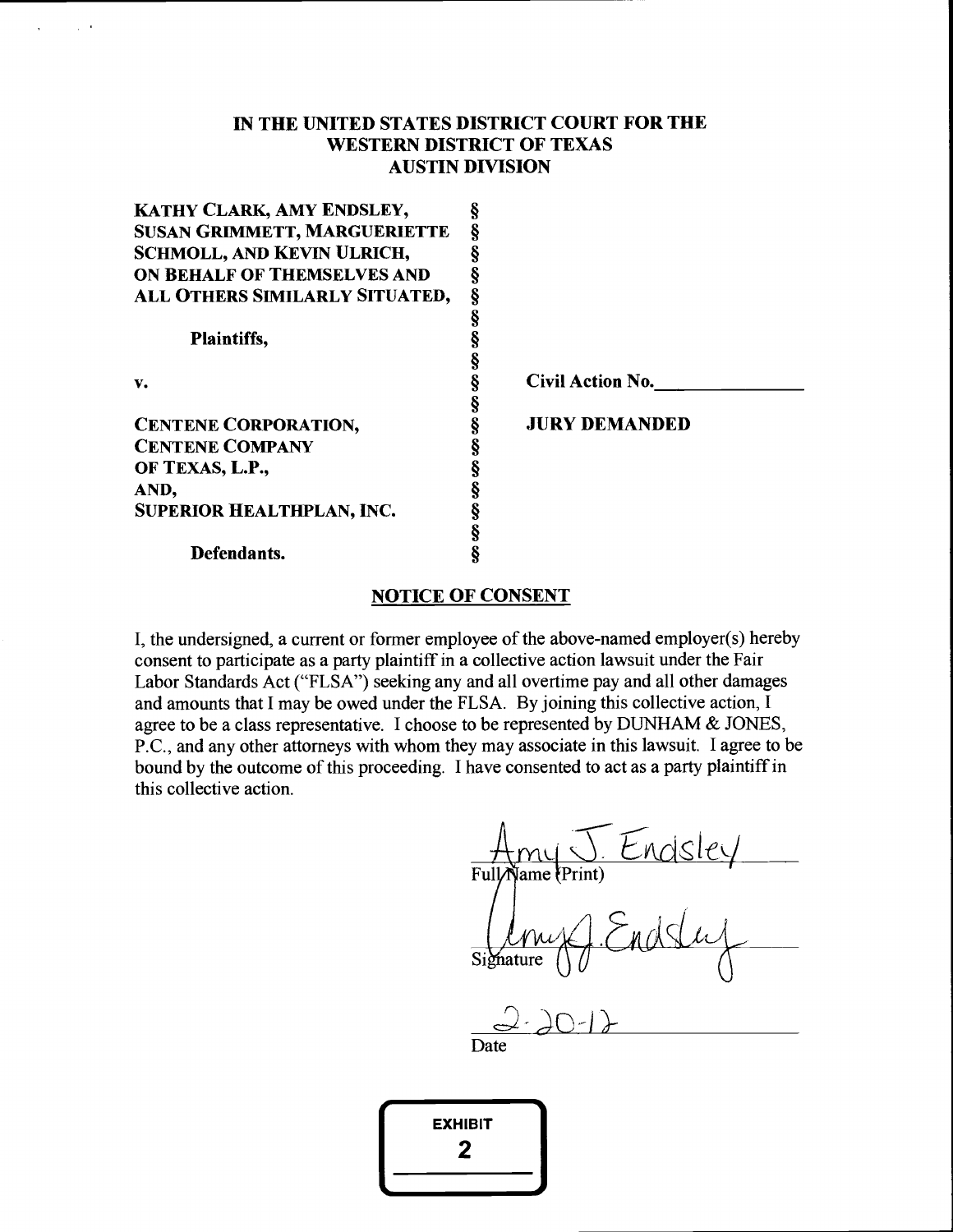# IN THE UNITED STATES DISTRICT COURT FOR THE WESTERN DISTRICT OF TEXAS AUSTIN DIVISION

| KATHY CLARK, AMY ENDSLEY,              |   |                         |  |
|----------------------------------------|---|-------------------------|--|
| <b>SUSAN GRIMMETT, MARGUIRETTE §</b>   |   |                         |  |
| <b>SCHMOLL, and KEVIN ULRICH,</b>      |   |                         |  |
| ON BEHALF OF THEMSELVES AND            | ş |                         |  |
| <b>ALL OTHERS SIMILARY SITUATED, §</b> |   |                         |  |
|                                        | ş |                         |  |
| Plaintiffs,                            |   |                         |  |
|                                        |   |                         |  |
| v.                                     | ş | <b>Civil Action No.</b> |  |
|                                        |   |                         |  |
| <b>CENTENE CORPORATION,</b>            |   | <b>JURY DEMANDED</b>    |  |
| <b>CENTENE COMPANY</b>                 |   |                         |  |
| OF TEXAS, L.P.,                        |   |                         |  |
| and,                                   |   |                         |  |
| <b>SUPERIOR HEALTHPLAN, INC.</b>       |   |                         |  |
|                                        | ş |                         |  |
| Defendants.                            |   |                         |  |
|                                        |   |                         |  |

## NOTICE OF CONSENT

I, the undersigned, a current or former employee of the above-named employer(s) hereby consent to participate as a party plaintiff in a collective action lawsuit under the Fair Labor Standards Act ("FLSA") seeking any and all overtime pay and all other damages and amounts that I may be owed under the FLSA. By joining this collective action, I agree to be a class representative. I choose to be represented by DUNHAM & JONES, P.C., and any other attorneys with whom they may associate in this lawsuit. I agree to be bound by the outcome of this proceeding. I have consented to act as a party plaintiff in this collective action.

Susan K Grinmett

Full Name (Print)

Chimmett Swaan 'i

**Signature** 

**Date**  $e_{b}$   $a_{u}$   $17$ ,  $2012$ 

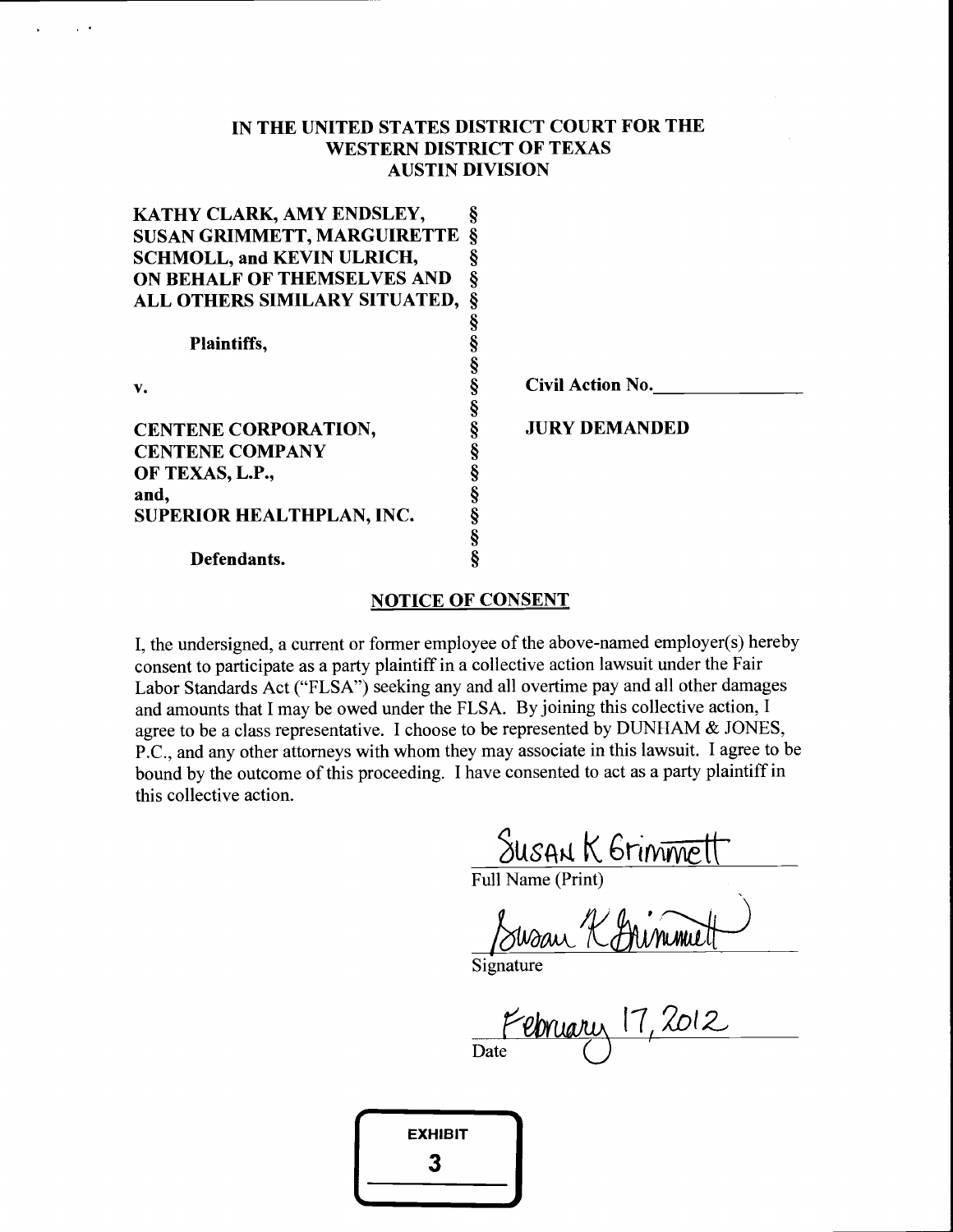# IN THE UNITED STATES DISTRICT COURT FOR THE WESTERN DISTRICT OF TEXAS AUSTIN DIVISION

| <b>Civil Action No.</b> |
|-------------------------|
|                         |
| <b>JURY DEMANDED</b>    |
|                         |
|                         |
|                         |
|                         |
|                         |
|                         |
|                         |

## NOTICE OF CONSENT

I, the undersigned, a current or former employee of the above-named employer(s) hereby consent to participate as a party plaintiff in a collective action lawsuit under the Fair Labor Standards Act ("FLSA") seeking any and all overtime pay and all other damages and amounts that I may be owed under the FLSA. By joining this collective action, <sup>I</sup> agree to be a class representative. I choose to be represented by DUNHAM & JONES, P.C., and any other attorneys with whom they may associate in this lawsuit. I agree to be bound by the outcome of this proceeding. I have consented to act as a party plaintiff in this collective action.

Margueriette Schmoll

Full Name (Print)

Nongereriette Schwal

Signature

2/20/12